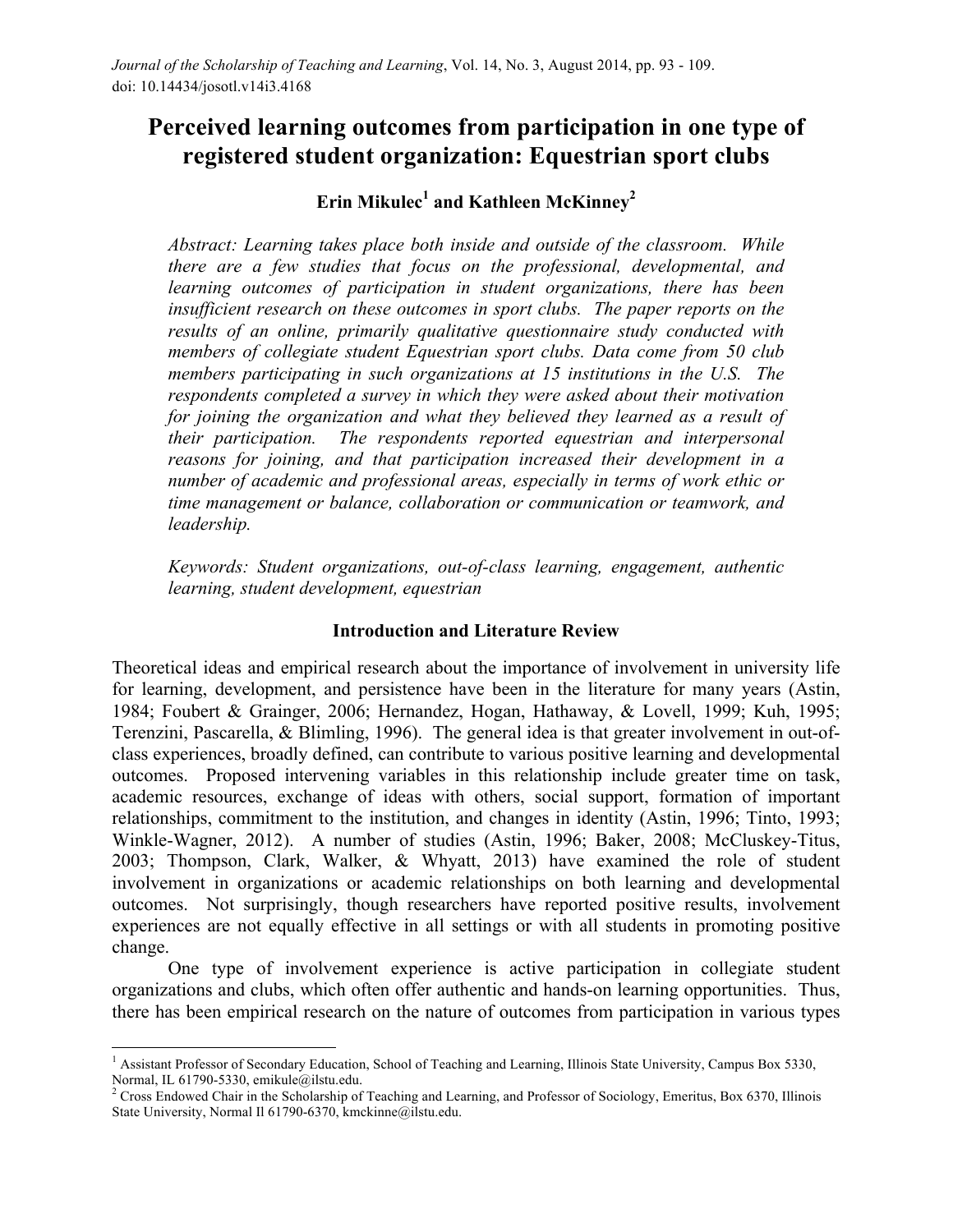of student organizations. Learning and development outcomes have included changes in values, student engagement, or achievement. Much of this work, however, has been on students as members in one of only three types of organizations: student government (Kuh and Lund, 1994; Miles, 2011), fraternities and sororities (Kimbrough & Hutcheson, 1998; Long, 2012; Pascarella, Flowers, & Whitt, 2009; Patton, Bridges, & Flowers, 2011; Pike, 2000), and formal intercollegiate athletics (Rishe, 2003). Results of this body of work have been mixed varying by outcome measure and student characteristic. Very generally, however, involvement in student government has a positive relationship with learning or development. Meanwhile, involvement in formal athletics has no, mixed, or negative relationships, and involvement in fraternities and sororities has positive, mixed, or negative relationships, especially in the case of fraternities.

Another type of student organization is a sport club. Some literature exists on the nature or outcomes of participation at the collegiate level in campus recreation programs or in specific sport clubs (Bradley, Phillipi, & Bryant, 1992; Bryant, Banta, & Bradley, 1995; Haines, 2001; Hall, Forrester, & Borsz, 2008; Hall-Yannessa & Forrester, 2004; Huesman, Brown, Lee, Kellogg, & Radcliffe, 2009). These studies have very different purposes, samples, variables, and methods. For example, Haines (2001), using questionnaires with undergraduates, reports that the respondents believed that their involvement in university recreation contributed to many positive outcomes, particularly in terms of fitness, feeling of physical well-being, physical strength, sense of accomplishment, and stress reduction. In a study on leadership development in sport club officers using a multi-method approach, Hall-Yannessa and Forrester (2004) found that the top five self-reported, post-test leadership skills were respecting the rights of others, being sensitive to those different from them, understanding consequences of one's actions, relating well to the opposite gender in a work-type context, and identifying their personal values. Hall, Forrester, and Borsz (2008), in a study of student leaders in sport clubs, identified seven skills that the respondents reported strengthened including, organizing, planning and delegating, balancing academic, personal, and professional roles, motivating/influencing others and being a mentor/role model, problem solving and decision making, communication skills, working with others, and giving and receiving feedback. Finally, McKinny & Mikulec (2012) found that members of a campus sport club viewed their participation as beneficial in terms of providing opportunities to interact with new people, developing relationships with others who shared a common interest, and adding skills to include on their resumes.

The purpose of the present study is to report the reasons for involvement in, and the perceived learning outcomes from participation in, one type of collegiate sport club: equestrian clubs and teams. This study helps to fill gaps in the literature on out-of-class learning and involvement in terms of type of student organization studied, data from students at multiple institutions, and the need for more qualitative data, as well as in the scholarship of teaching and learning (SoTL) literature which focuses on learning outcomes gained from classes or academic programs but much less often on out-of-class co- or extra-curricular experiences. The study seeks to answer the following guiding questions:

- 1. Why do members choose to participate in a collegiate equestrian sport club?
- 2. How do members perceive their participation in a collegiate equestrian sport club has influenced their learning beyond equestrian skills?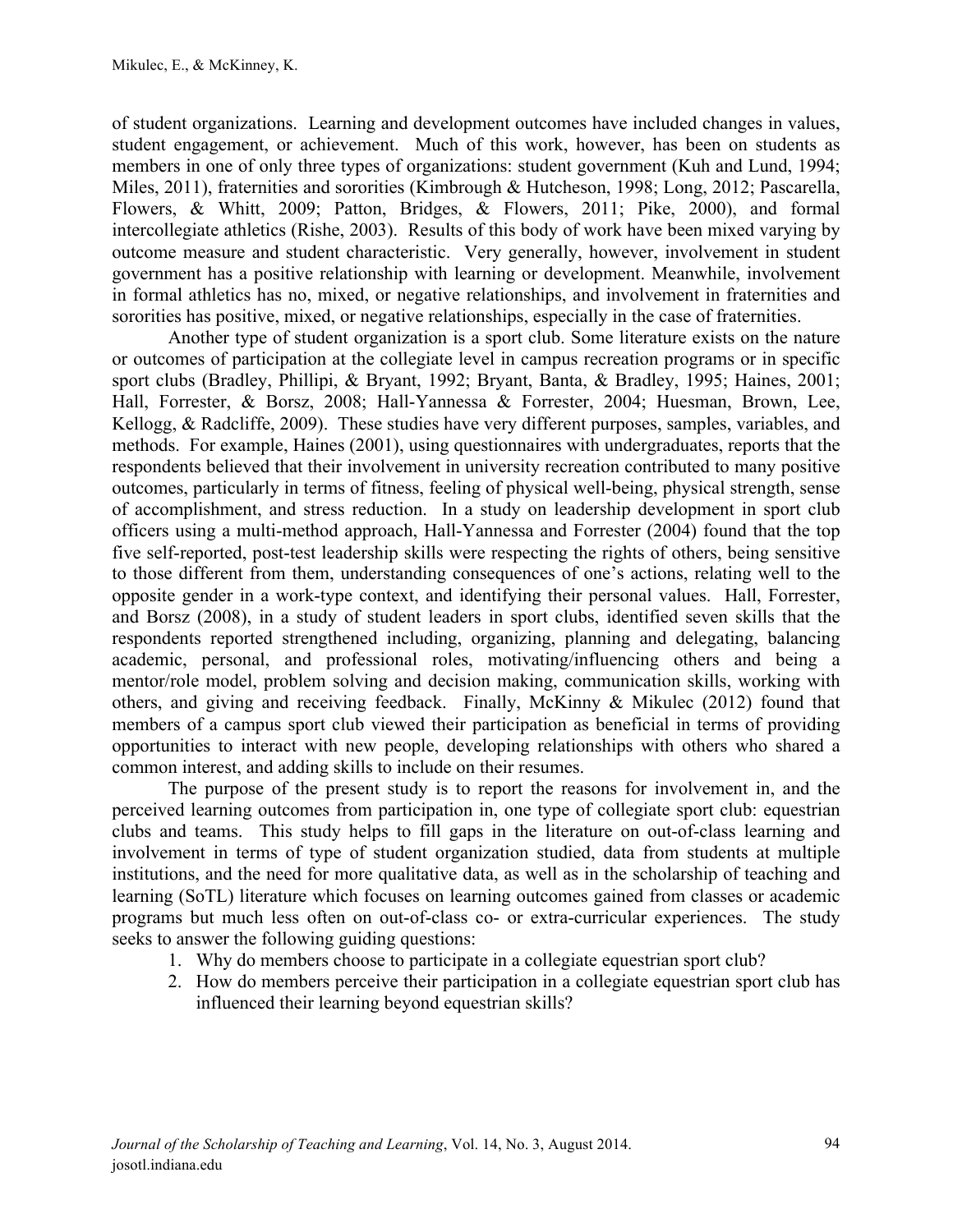#### **Methodology**

#### **Procedure and Respondents**

The purposive sample for this study consisted of respondents from the researchers' home institution, universities within the Intercollegiate Horse Show Association (IHSA) region where the home institution competes, and universities and colleges nationwide that offer student equestrian sport clubs and organizations. Lists of the institutions in home institution's region and nation-wide, as well as contact information are publically available (Campus Equestrian, 2012).

Using these lists, the researchers emailed club presidents and advisers and asked that they forward the online survey link to the current members of the clubs and teams, as well as alumni. The email contained an invitation to participate in the study, information about the study and the URL to access the on-line questionnaire. The researchers had obtained Institutional Review Board approval for the study prior to contacting potential participants. When respondents accessed the questionnaire, they were presented with the informed consent statement. They were to select "yes" or "no" that they had read, understood and consented to the statement before proceeding to the questionnaire. All participation was voluntary and anonymous. The researchers sent the survey request at the midpoint of the spring semester and allowed 30 days response time.

A total of 50 respondents completed the survey, 14 from the home institution, 12 from four universities within the home institution's IHSA region, and 24 from ten colleges and universities nationwide. Since it is possible to occupy up to three roles within an organization, club member, team member and executive board members, the respondents identified all of the roles they occupied. See Table 1 for participant demographics.

#### **Measures**

The researchers created a self-administered, on-line questionnaire consisting of both closed and open-ended questions. The researchers collected participant demographic and background information including year in school, the roles they have had, such as club member, team member, and/or executive board member, and the number of semesters they have been members of the campus equestrian organization. For the purposes of this study, executive board is defined as those organization members who held elected positions such as president, vice president, secretary, treasurer, and show coordinator.

The respondents answered five open-ended questions that were designed to elicit information about motivation for participating in a colleague equestrian organization. See Appendix 1 for the open-ended questions. Finally, the respondents rated the extent to which they believed their participation in the Equestrian club and/or team had increased their development of several skills or knowledge areas  $(1 = not at all; 7 = very much)$ . The list of skills or knowledge areas came from both the learning outcomes discussed in related prior literature and from our own anecdotal observations of the students in our campus equestrian club. These skills or knowledge areas included the following: leadership, team work, conflict management, organization, event planning, tolerance for diversity, work ethic, oral communication, written communication, and critical thinking.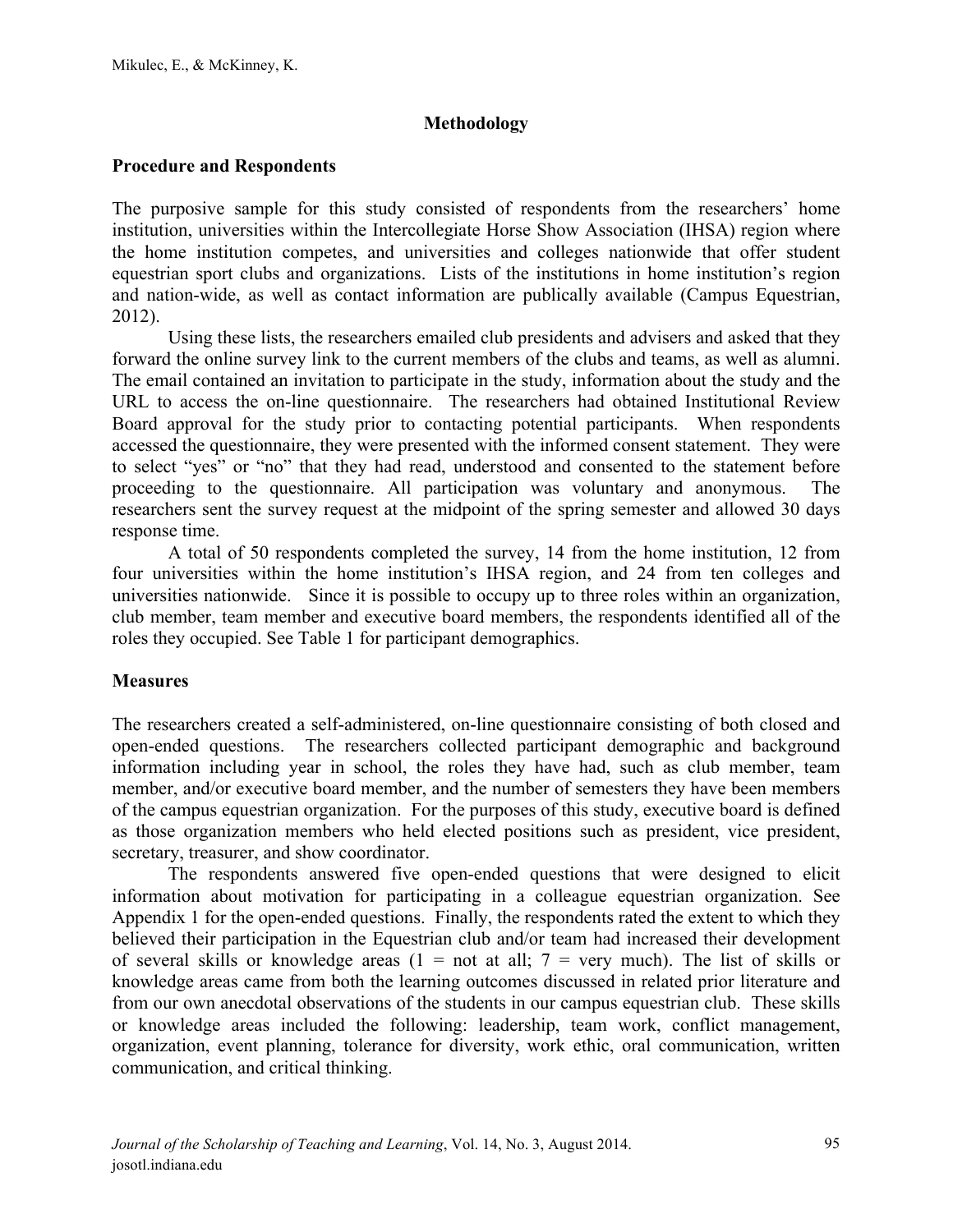# *Table 1*

# Participant Demographics

|                               | Home Institution | Regional | National |  |  |
|-------------------------------|------------------|----------|----------|--|--|
|                               | $n=14$           | $n=12$   | $n = 24$ |  |  |
| Year in School                |                  |          |          |  |  |
| Alumnus                       | 0(0.0)           | 3(.25)   | 6(.25)   |  |  |
| Senior                        | 3(.21)           | 2(.17)   | 4(.17)   |  |  |
| Junior                        | 8(.58)           | 3(.25)   | 4(.17)   |  |  |
| Sophomore                     | 2(.14)           | 0(0.0)   | 7(.29)   |  |  |
| Freshman                      | 1(.07)           | 4(.33)   | 3(.12)   |  |  |
| Role                          |                  |          |          |  |  |
| Club Member                   | 14(1.0)          | 10(.83)  | 14(.58)  |  |  |
| Team Member                   | 13(.93)          | 11(.92)  | 14(.58)  |  |  |
| <b>Executive Board</b>        | 7(.50)           | 6(.50)   | 7(.29)   |  |  |
| Average number of             |                  |          |          |  |  |
| semesters of<br>participation | 3.4              | 4.0      | 4.9      |  |  |

## **Data Analysis**

Given the exploratory nature of the study, and the purposive sample, the goal was to obtain qualitative and some quantitative descriptive data about respondents' reasons for participation in a collegiate equestrian team and perceived learning outcomes as a result. In order to interpret the participants' qualitative responses, the researchers followed the data coding procedures of constant comparative analysis (Glaser & Strauss, 1967), which allows for a potentially deeper understanding of the experiences of the participants and impact of the project on them, as well as revealing their differences (Patton, 2002). Throughout the analysis, the researchers followed the three-level coding process: open coding, axial coding, and selective coding (Strauss & Corbin, 1998).

For the open-ended questions, then, each researcher independently analyzed the responses and coded them for main ideas. The researchers then shared their individual coding results in order to resolve any differences, combine the codes, and determine common themes that emerged from the data. Thus, although there were five separate open-ended questions, there was a significant amount of overlap in the responses, which allowed the researchers to combine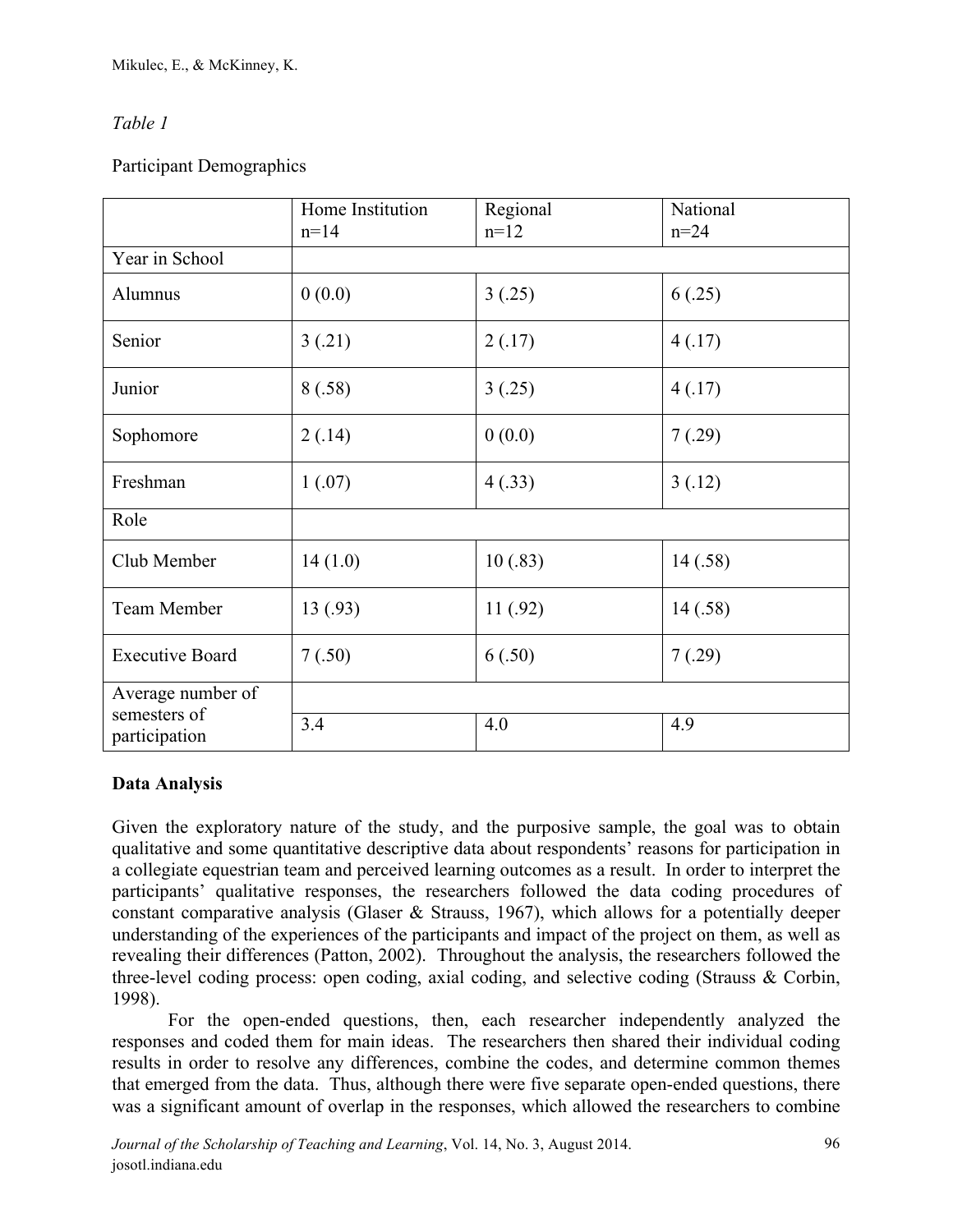them. By asking more than one question and coding the responses across themes and between groups, the researchers were able to identify the most frequent responses about why students participated and the most common beliefs about perceived impact of participation both academically and professionally.

Quantitative descriptive data included the participants' ratings on the Likert-scale items about learning certain skills, the researchers took the mean rating per item in each group of respondents and compared them to one another in order to provide a quantitative descriptive analysis. Given the small N size of each group, the researchers did not perform statistical tests of significance for any differences.

#### **Results**

#### **Reasons for Participation**

The respondents reported a number of reasons for choosing to participate in their institution's Equestrian organization. See Appendix 2 for additional example quotes.

*Meeting others with a shared interest in horses.* One of the reported reasons was simply as a means of meeting others with a shared interest in horses while away at college. This shared interest served as a way to connect with other students whom they may not have met had they not participated in the organization.

*At home I had a group of friends from my barn and wanted to find a group like that again down at school.*

*Opportunity to develop as a rider while at school.* The respondents also saw participation as an opportunity to continue to ride and develop as a rider at college. For these respondents, it was important to maintain consistency in their riding and the university equestrian organization provided them with the resources and opportunity to continue to do so, especially for those who did not own a horse or could not bring their own horse to school with them. The phrase, 'catch riding' in the next quote refers to the fact that in IHSA competition, students do not ride their own horses or horses known to them, rather they ride horses provided by the home barn assigned to riders via a random drawing.

*I chose to be involved because I could not bring my horse to college and it was a way to keep riding. Also, the catch riding of IHSA shows is fun. I love riding all different types of horses and have become a much better rider over the past two years.*

*Passion for and love of horses.* Another common theme that emerged from the data was that participation in club and team activities was based on a passion for and love of horses. Although many of the respondents reported having previous experience with riding, or having their own horses, the equestrian organization provided them with an opportunity to engage in a related activity in which they were interested, but may not have been able to pursue previously.

*I chose the team because I love horses and horseback riding and have always wanted to compete but never could before. I thought this would be a really good opportunity for me to learn about horses and gain a lot of riding skills and experience.*

*Opportunity to compete as team in an individual sport.* A fourth theme was the idea of being part of a team while still competing in an individual sport. While competitive horseback riding is very much an individual sport, focusing on the horse and rider rather than the efforts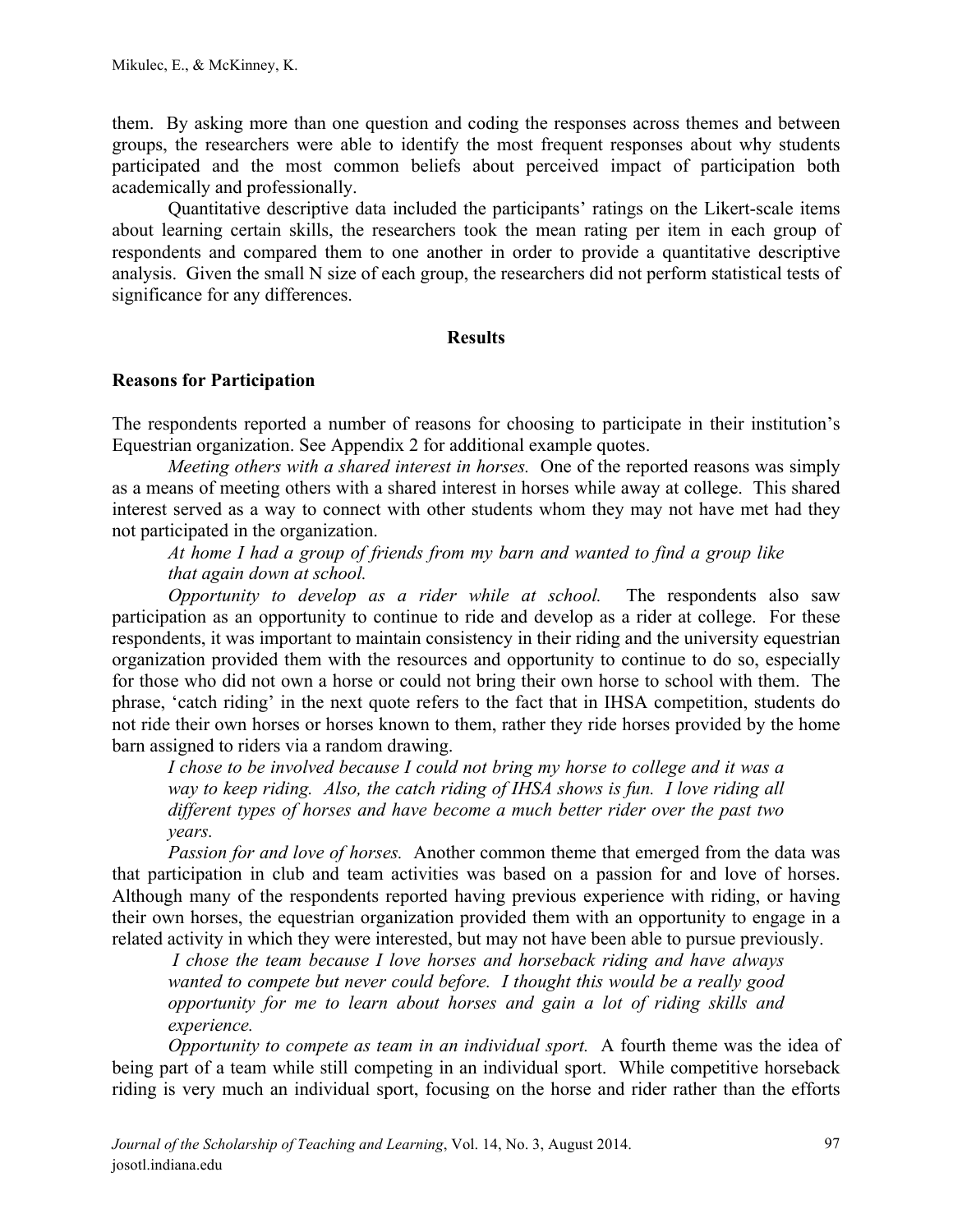and accomplishments of a group working together, many of the respondents viewed participation in their organization as a way of still having a team approach to the sport. For these respondents, the team provided a network of support in their continued development as riders, both in training and in competitions.

*I am an avid equestrian and had participated on a team in high school. I played a lot of team sports growing up (soccer, baseball, softball, etc.) and was really looking for the support of a team in my riding career. The only thing I hoped to get as a member of this team was a group of friends that I could relate to and who would support me throughout my college career.*

*Preparation for a future career.* Finally, there was a fifth theme at the national level that did not appear with the same frequency at the home institution and regional levels, which was that participation in the organization was good experience for a future career in the equine industry. Although this theme did not present in the Home or Regional groups, it did emerge as a theme that is distinct of the national group. This may be attributed to the fact that a number of the national level organizations are NCAA teams that compete at a different and more competitive level. For these respondents, the training, competing and networking with other equine professionals were not simply part of being a member of a student organization, but rather valuable resources to help them in their future career goals.

*Our coach helps to teach us different training exercises and also different training techniques. This knowledge will be extremely helpful in our future as most of us plan on pursuing a career in the equine industry.*

### **Likert-item Ratings on Skill Development**

The second issue examined was the perceived impact of participation in an equestrian organization. The results from the Likert-scale items showed that, on average, respondents believed that participation in the Equestrians contributed to their development of the ten skills and knowledge areas. For development in each of the ten areas, the respondents from each subgroup gave ratings well above the mid-point of 4.0 on the scale  $(1 = not at all; 7 = very much)$ . Of the areas presented in this portion of the survey, Work Ethic, Oral Communication, and Leadership, with overall mean scores of 5.91, 5.70, and 5.66 within the home, regional and national levels respectively, were rated the highest in terms of development as a result of participation in the equestrian organization. At the national and local levels, Work Ethic ranked the highest of all skills, with mean scores of 6.38 and 5.93 respectively. Leadership skills were rated the highest by the regional group, with a mean score of 5.75. The skill development that was rated the lowest by all three groups was Written Communication, with mean scores of 4.64, 4.42, and 4.79 for the local, regional and national levels. See Figure 1.

#### **Perceived Impact of Participation**

Responses to the open-ended questions were also coded to assess perceived impact of participation in the organization on academics and professionalism. See Appendix 3 for additional example quotes.

*Development of time management skills.* While there were a number of common themes among the sub-groups, there were differences in ranking of importance, defined by the frequency of supporting comments provided in the open-ended responses. Among the various themes that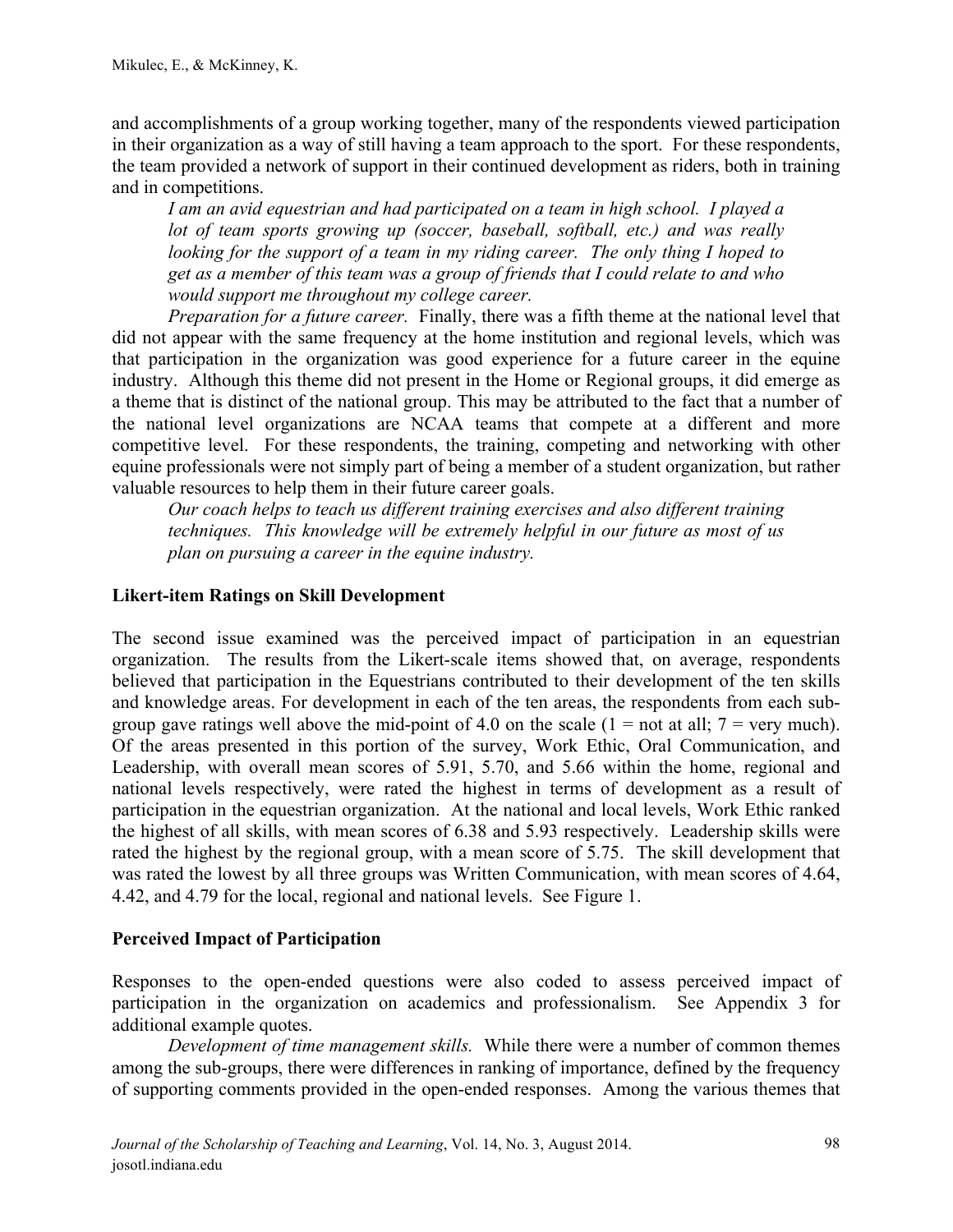emerged, one was how participation in an equestrian organization helped the respondents to develop as riders, but also provided a means for developing skills that would serve them after college. For instance, several respondents discussed how being part of the equestrian teams challenged them to manage their time more effectively between coursework on campus and lessons and shows off campus. Furthermore, for the respondents who owned or leased horses, there was the added component of horse care and management that they also had to factor into their busy schedules.

*During my first semester on the Equestrian team, I balanced 21 credit hours, along with a part-time job 20-30 hours a week, while participating in all of the team activities and shows. That forced me to work my butt off to stay on top of all of my school work along with making enough money to pay my rent.*

*Collaboration and development of communication skills.* Along with added responsibilities and time management, the respondents also reported that participation in the organization had a significant impact on their ability to work and communicate effectively with



*Figure 1.* Mean Scores of Perceived Level of Skills Developed by Group

others. The respondents stated that they had to learn how to work with teammates, coaches, faculty and other equine professionals that did not always share their same point of view. They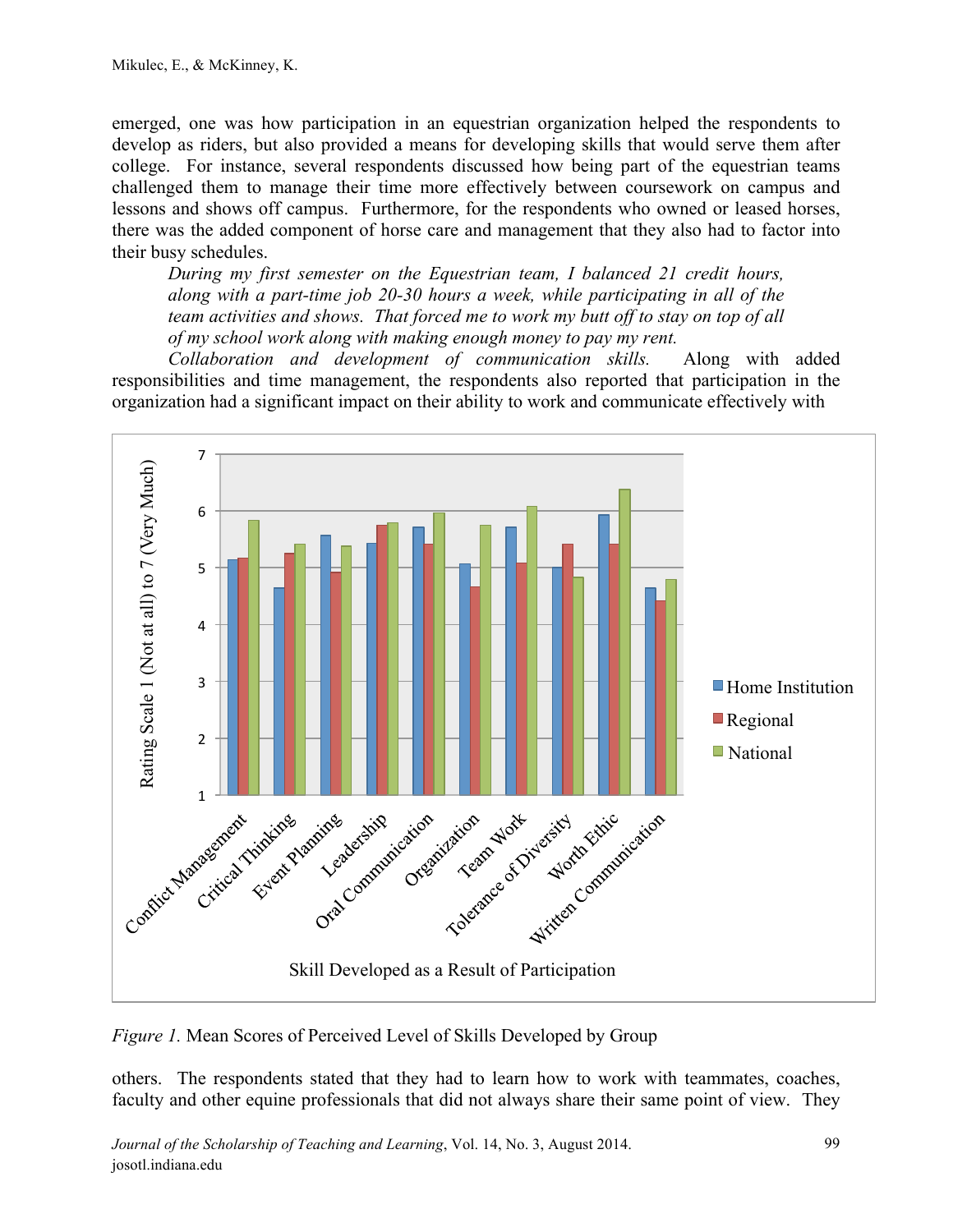also discussed the importance of learning to communicate effectively with others and recognized this as an important aspect of their future careers, whether they were equine-related or not.

*Being on the team helps to build up communication skills, leadership skills, and teamwork skills which you will need in your professional career. As an adult and professional, I have learned to be more patient with people as well as being sensitive about how I first bring on a new idea. Just like when you first ride a horse, one must ask softly and then increase the pressure.*

*Establishing a professional network.* The respondents reported that participation in an equestrian organization not only helped to develop certain skills, but also provided resources and a network of other professionals. The respondents viewed this as a valuable component of their participation, and discussed how they hoped to establish professional networks of colleagues and trainers in order to have a strong foundation for their careers once they graduated from college.

*I think being a member of the Equestrian team helps you create networks within the equine industry because you meet a lot of new people you may never have met otherwise. It also allows you to become friends with equestrians close to your age who may have similar thoughts and ideas about the equine industry.* 

*Effectively balancing numerous responsibilities.* Finally, the respondents described how their participation in an equestrian organization helped them to balance all of their responsibilities as well as to provide an outlet for stress. For many of the respondents, being on the team or in the club meant always having something to do that involved being with other members, and therefore was not only a support network in terms of riding, but also for academics and participation in various social activities.

*Doing something athletic and fun is helping me stay sane and helping me cope with the stress of the academic environment. Also, the team is more laidback than other college sports, and this allows me to participate more easily and have time for work and study.*

#### **Discussion**

#### **Overview of Findings**

The respondents reported several reasons for involvement in equestrian sport clubs and teams. Perhaps, not surprisingly, they indicated that they chose to participate for both interpersonal reasons and equestrian reasons. They wanted to meet people with similar interests and to be part of a group or team. They also wanted to continue riding and fuel their passion for horses. Respondents in the national group also mentioned participation would be good experience for a future equine career. This national group included some schools with formal academic equestrian programs, university owned or supported facilities and horses, and sometimes, National Collegiate Athletic Association (NCAA) teams in addition to sport clubs.

In terms of rating their development of ten skill/knowledge areas, Work Ethic ranked the highest of all skills for two sub-groups. Students responding to the questionnaire appeared to be quite active and, thus, engaged in the organization, often noting multiple roles and responsibilities, for instance, board member or officer, team and club member, and reporting an average of 3.4, 4.0, and 4.9 semesters of participation, for local, regional, and national groups, respectively.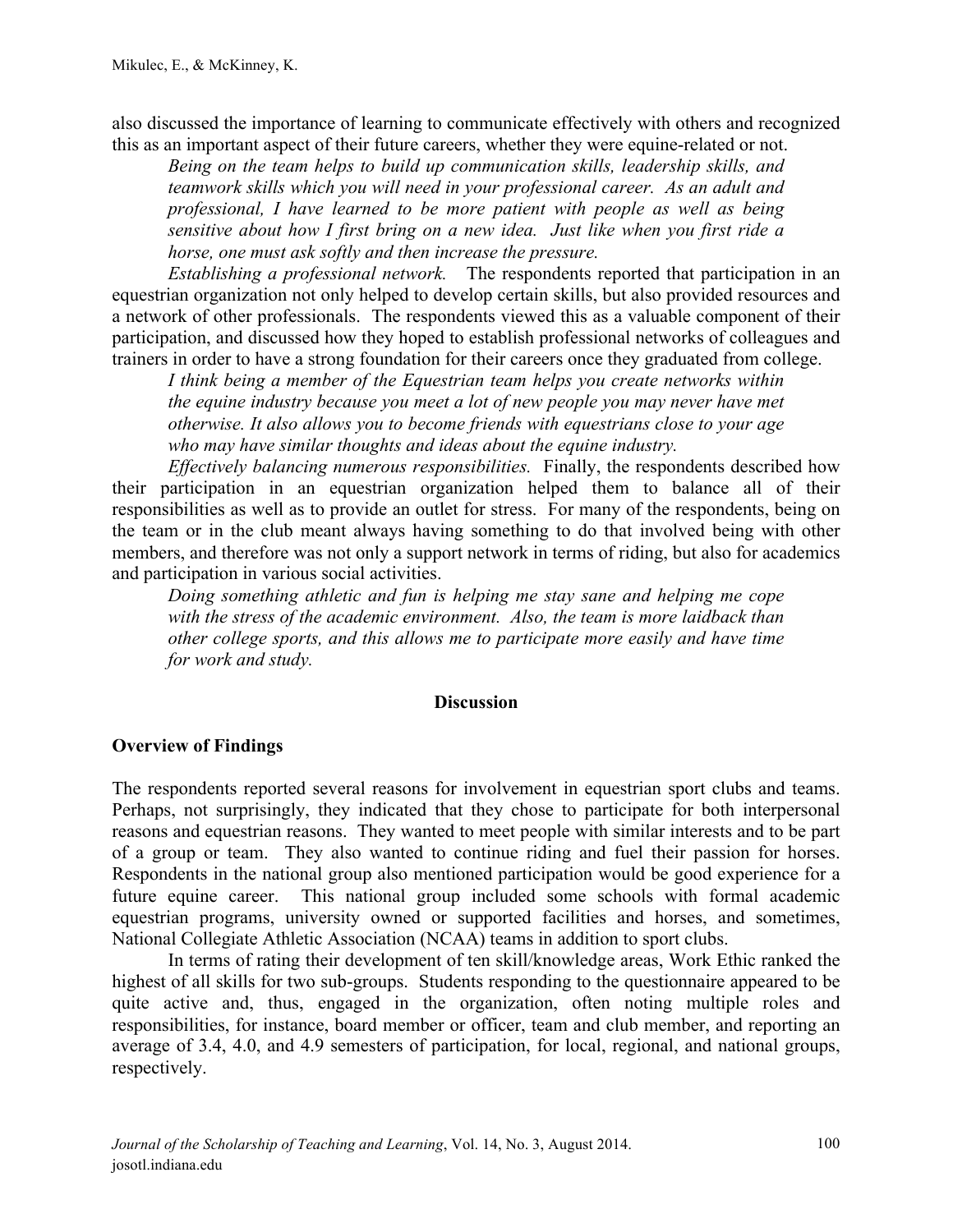For the national subgroup, the high rating of work ethic development may also be the result of a number of respondents who participated in NCAA level Equestrian teams for which they would have to follow all NCAA rules and engage in a great deal of practice. Some of these schools also owned their own barns and horses that students helped maintain. Also, given the percentage of alumni responding in the national group, these results could be indicative of a greater level of development as the respondents had left the university and are currently involved in equine-related careers. Work Ethic was rated the highest by our local, home institution club/team members as well. This may be because the home institution's organization is an entirely volunteer club/team with no paid staff, no university facility, and little institutional support. All the work, even organizing and hosting an IHSA show, falls on the club/team members themselves. The lowest mean for skill development for all three subgroups was Written Communication which, while more frequent among the respondents who held positions on their respective executive boards, is not an activity in which a club or team member would participate on a regular basis as part of the organization.

In addition, the respondents' answers to open-ended questions indicate that respondents believe their membership in collegiate equestrian clubs resulted in a number of personal learning outcomes. There were consistencies between respondents' Likert-item ratings and some of the themes from the open-ended responses. Respondents across the groups noted that they developed as a rider or in horse care and management; improved time management and the ability to balance their many roles or obligations; learned more about leadership managing tasks and problem solving; and increased their abilities to communicate and work with others. The regional and national groups also discussed the benefits of participation for life after college, networking, and careers. Across all of the multiple measures, the three main themes of perceived learning/development to emerge were work ethic and time management, collaboration, communication and teamwork, and leadership.

Another important aspect of the equestrian organization is the variety of roles available to members. These roles can include membership in the club, on the competitive teams, on the executive board, or a combination of these. The data indicate that the roles available to students in an equestrian club/team allow for meaningful, authentic experiences as members must work successfully with professionals in off-campus settings. One aspect of a student equestrian organization that is somewhat unique compared to other student sport clubs is that team and executive board members must interact not only with faculty and other university representatives, but also with equine professionals not affiliated with the university, such as trainers, barn owners, and professional judges. This external interaction not only provides another means for organization members to develop skills such as communication and collaboration, but also requires that they learn how to negotiate between groups. For instance, ensuring university policies regarding student sport club respondents are understood and maintained by external groups, such as trainers and horse owners, over which students have no real control.

Furthermore, participation in a collegiate equestrian club/team provides an opportunity for members to compete individually with the support of a team, leading to increased knowledge of teamwork. Although competitive horseback riding is an individual sport, participation in a collegiate team allows for the members to compete while having the support of their teammates and coaches. Because equestrian sports are judged by external judges, members must also learn how to deal effectively with not only formal and public success and failure but also how to receive constructive criticism in their riding from teammates and coaches as well as experts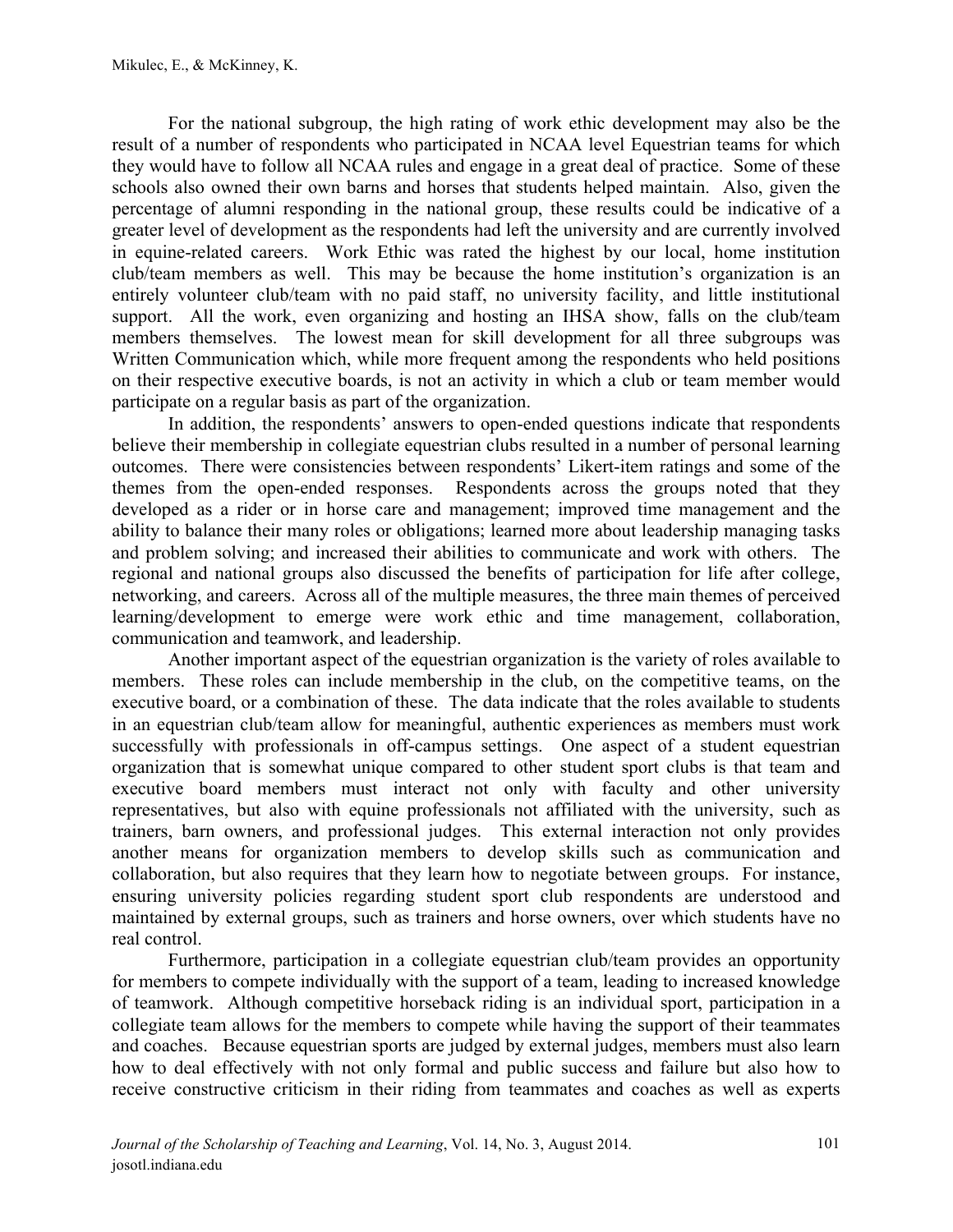beyond the local context. This adds yet another dimension of the supportive environment in which members can find themselves as they work to develop as riders and may help them take and use constructive criticism better in other areas of their lives such as in the classroom setting.

The findings presented here overlap somewhat with the limited research on sport clubs, helping to confirm these previous findings within a different sport club setting. Similar to past research, our respondents reported the following benefits or outcomes from their participation: sense of accomplishment, such as the development of riding skills in the present study, stress reduction (Haines, 2001), various leadership skills (Hall-Yannessa & Forrester, 2004), time management or balancing various life roles, communication skills, working with others (Hall, Forrester, & Borsz, 2008), and the opportunity to interact with and develop relationships with those with common interests (McKinny & Mikulec, 2012). In addition, the respondents noted that their participation in the equestrians was characterized by or offered social support, the formation of important interpersonal relationships, the exchange of ideas with others, time management/time on task, and commitment to the institution, as seen in the level of involvement with the clubs and by competing for their schools.

Students' responses pointing to participation outcomes of social support, passion for activities, important relationships, help doing better with demands of school, for example, all seem likely to be part of engagement and institutional connection. These results, then, also support some of the intervening variables between involvement, or related constructs, and persistence as well as other positive academic and developmental outcomes proposed in various theories or models (Astin, 1984, 1996; Kuh, 1995; Terenzini, Pascarella, & Blimling, 1996; Tinto, 1993).

### **Implications**

The study has implications for faculty and academic staff members as well as student affairs professionals working with student organizations. For a number of the respondents in this study, active involvement in an equestrian organization was one step towards realizing career aspirations of working in the equine industry (Thompson, Clark, Walker, & Whyatt, 2013). Therefore, it is possible that similar campus organizations, including extra-curricular ones, need more than a faculty advisor who simply signs forms and answers questions on by-laws and procedures. Rather, such organizations need faculty advisors that are invested in the group's activities, such as horse owners and competitors in our case, and helping to foster an understanding of both the direct and indirect outcomes of participation on the students involved including helping students to use their club involvement to learn about and network in any related career field. Advisers can facilitate student club members' engagement in activities similar to those in their career field, plan appropriate career events, find adults in the career field willing to serve as mentors, assist students in representation of club involvement on their resumes, and so on. Advisers can further assist, within the restrictions of club bylaws, match student members with officer roles and duties related to their majors or career plans, whether directly related to the club activity or not. For example, math or accounting majors might serve as treasurer, public relations or marketing majors as the membership and development officers, and so on. Likewise, faculty who are responsible for career courses, sessions or web pages for majors in their departments should think about strategies to explicitly and frequently connect careers in that major to students' participation and learning from co- and extra-curricular involvement not just from course work.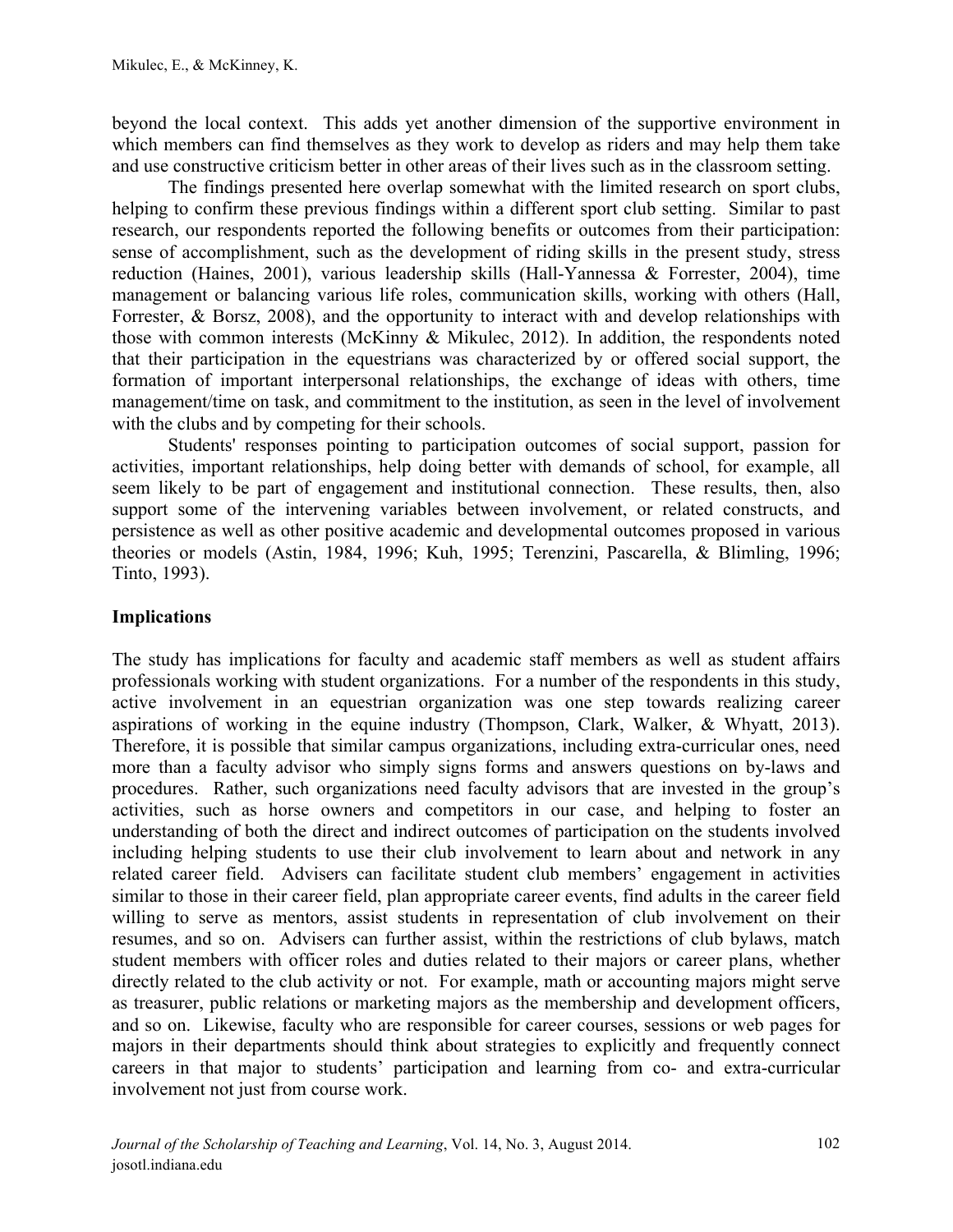In addition, student affairs professionals and faculty club advisers should work together, and with faculty across campus, to help students make more connections between extracurricular and co-curricular activities, and course work and learning outcomes. For example, this could be done by faculty simply taking a survey in class about activities and organizations in which students participate and their perceived learning, and then making an effort, when appropriate, to connect student involvement, for instance, values, skills, and, activities, to course material or assignments. Learning or teaching centers on campus could sponsor, as we have on our campus, 'student-faculty conversations on learning' where faculty and students come together for structured discussions about enhancing student learning. In this case, such a session would focus on the connections and integration of getting the most learning out of involvement in student organizations including extra-curricular ones. By doing these types of things, faculty and student affairs professionals can support student learning and development connected to participation in an organization whether or not they are directly involved as advisors.

#### **Limitations and Future Research**

There are two main limitations to the present study. First, the participants represented a purposive sample of current and alumni members of collegiate equestrian organizations that chose to participate. This, combined with a relatively small sample makes generalizability somewhat difficult. Although data-driven, this research can also be viewed as a case study. It should be noted, however, that 50 respondents representing 15 colleges and universities from around the United States participated in the study, and multiple measures were used to triangulate the results. Second, the study is an exploratory, descriptive study of student perceptions; there are no direct measures of learning, such as pre- and post-participation assessment of either equine, academic or professional skills. The survey did, however, allow participants to reflect on and share their perceived learning from club and team participation. Thus, the present study also honors student voices—a key theme in SoTL research.

In order to address these issues, further research is needed. For instance, it would be useful to repeat the study with other collegiate sport clubs in order to compare and contrast the reasons for, and learning outcomes of, participation. Also, future studies should include more questions about students' demographics, such as gender and age, in order to look at any relationships between such variables and learning outcomes. Furthermore, a larger, more diverse sample will be useful in terms of generalizability. Another facet of the data analysis could be an examination of learning outcomes by sub-groups, for example comparing and contrasting the experiences of club, team, and executive board members, as well as those respondents who held more than one role in the organization or spend more hours in club activities. Future studies should include additional indirect measures of outcomes such as interviews and focus groups as well as direct measures of learning and development such as the observation of behavioral indicators of learning at club events and team competitions, and pre-post-tests of certain skills. In addition, including questions or measures that more explicitly address or evoke data confirming any connections among the learning experiences and development from such out-ofclass learning with the learning in the classroom would be an important contribution to both the student affairs and scholarship of teaching and learning literatures.

In conclusion, this study makes a contribution to the field of the scholarship of teaching and learning by pushing the boundaries of appropriate subject matter and contexts for studies involving student learning and development. That is, it is critical for SoTL researchers to be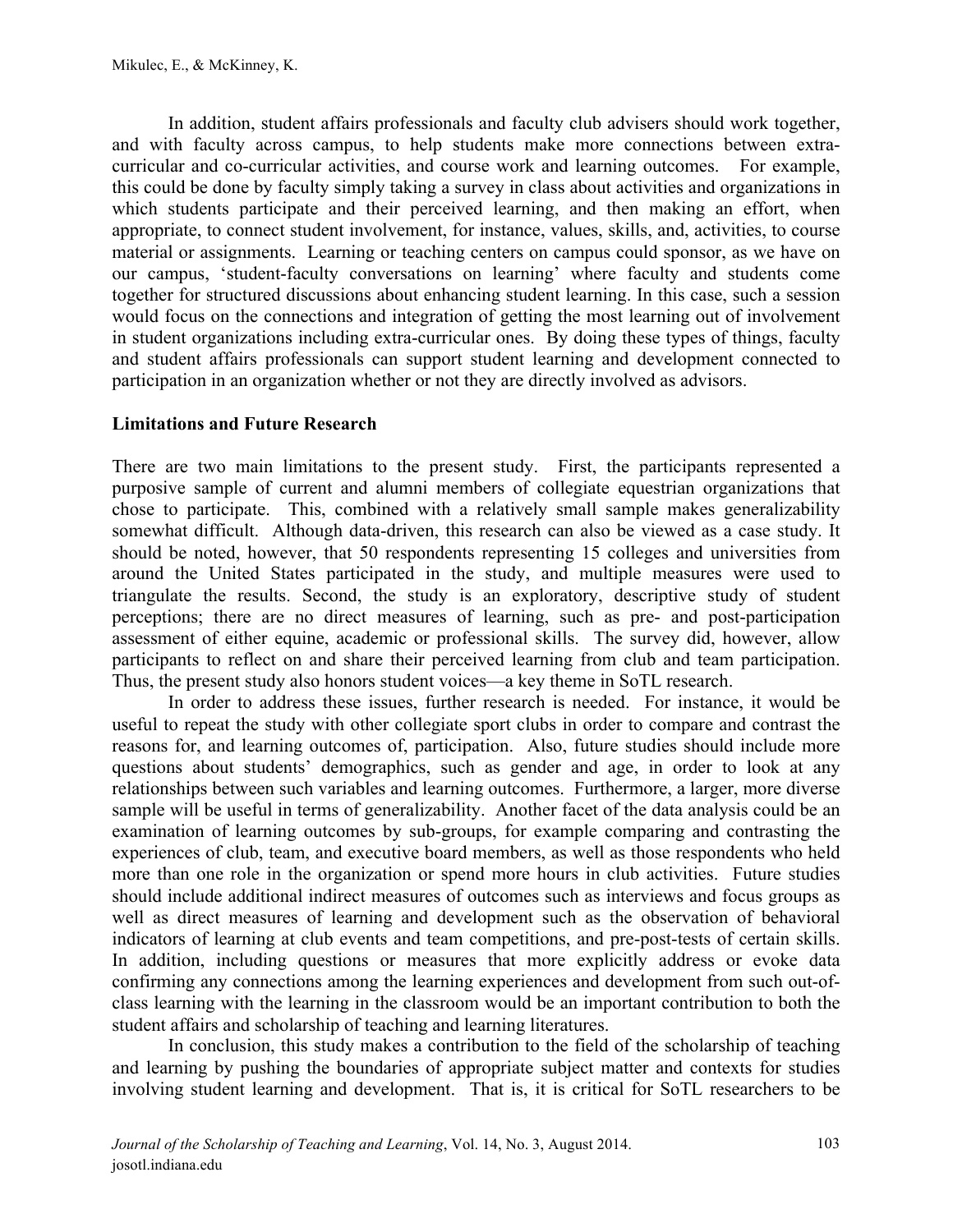reminded that learning at the collegiate level occurs both inside and outside of the traditional classroom setting. The present study also contributes to the student affairs and development literature by involving a multi-institutional sample, using descriptive data honoring student voices, and investigating an understudied type of organization, a sport club.

#### **Appendices**

Appendix 1. *Open-ended questions* 

1. Why did you choose to participate in the Equestrians? What did you hope to get from being a member of this group?

2. How do you believe the different roles available (club/team/executive board) to you as a member of the Equestrians have or will impact you as an equestrian, student, and soon-to-beprofessional?

3. Describe some of your experiences, activities and interactions in the Club/Team/Executive Board. Discuss the types of values, skills, behaviors, personal and professional development, identity that you believe your participation in this organization has increased or affected. Discuss in terms of you as an equestrian, student, and soon-to-be professional.

4. Look back at your responses to the previous question. Discuss how or why or what particular experiences or interactions led to this learning and development. In other words, how did your experiences with the club/team contribute to your learning?

5. Were there any particular roles you occupied in the club/team that were especially important for what you learned or obtained from being in the club? If so, how? Why?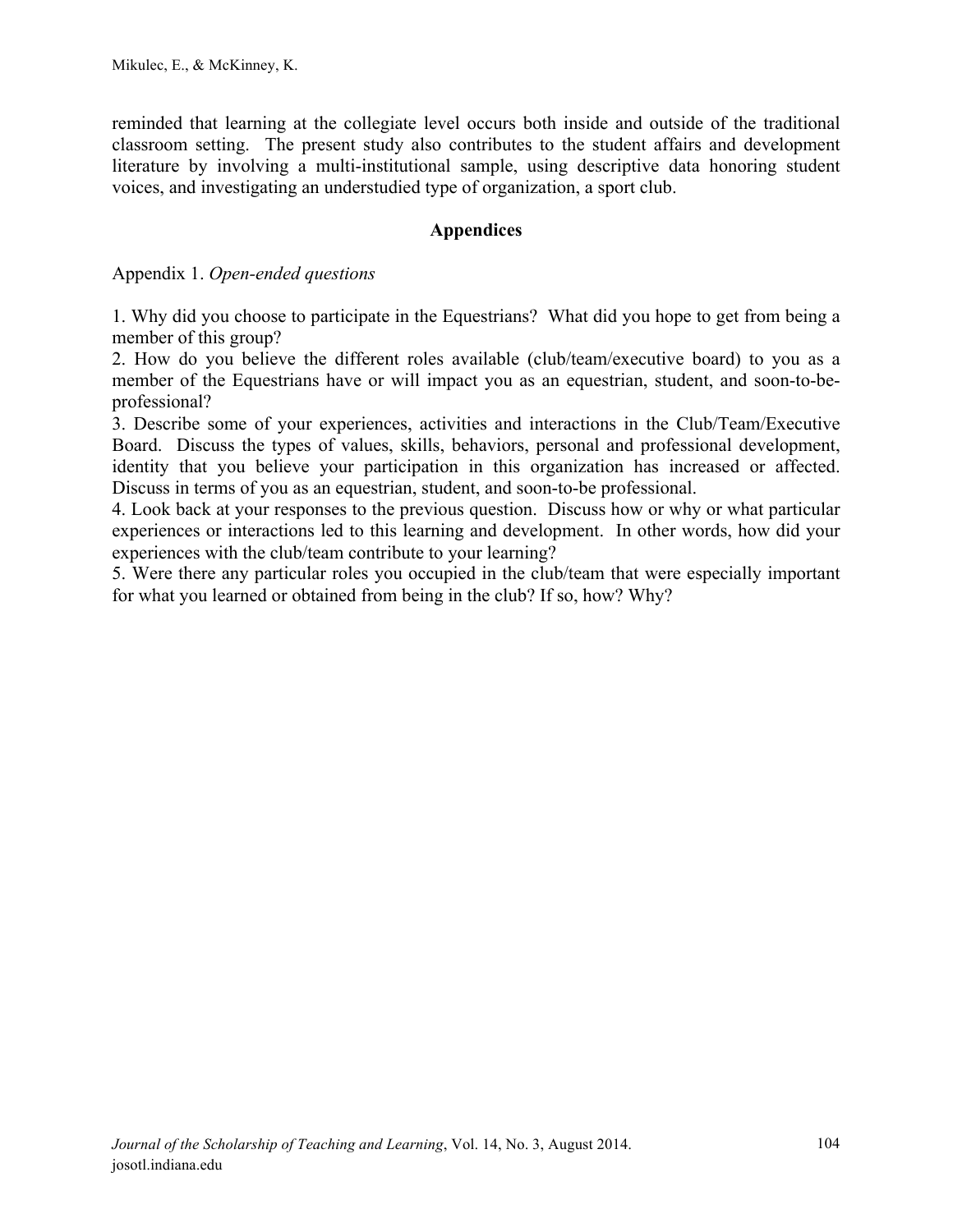| Appendix 2. Participant Quotes of Reasons for Choosing to Participate in an Equestrian |  |  |  |  |  |  |
|----------------------------------------------------------------------------------------|--|--|--|--|--|--|
| $Organization*$                                                                        |  |  |  |  |  |  |

| Home Institution $(n=14)$                                                                                                                                            | Regional $(n=12)$                                                                                                                                                                                                                             | National (n=24)                                                                                                                                                                                     |  |  |
|----------------------------------------------------------------------------------------------------------------------------------------------------------------------|-----------------------------------------------------------------------------------------------------------------------------------------------------------------------------------------------------------------------------------------------|-----------------------------------------------------------------------------------------------------------------------------------------------------------------------------------------------------|--|--|
| Meet people with a shared interest<br>At home I had a group of friends from<br>my barn and wanted to find a group<br>like that again down at school.                 | Meet people with a shared interest<br>The team- I was a transfer student<br>looking for new friends with similar<br><i>interests.</i>                                                                                                         | Continue to ride $&$ develop riding<br>skills at college<br>I thought this would be a really good<br>opportunity for me to learn about<br>horses and gain a lot of riding skills<br>and experience. |  |  |
| Continue to ride $\&$ develop riding<br>skills at college<br>I grew as an equestrian and gained<br>valuable knowledge I wouldn't have in<br>a normal lesson setting. | Continue to ride & develop riding<br>skills at college<br>I wanted to learn new skills that<br>would benefit me in the saddle as<br>well as in any of life's situations.                                                                      | Passion for/Love of horses<br>I chose to participate because I am a<br>rider. I breathe and live horses. My<br>entire world revolves around horses.                                                 |  |  |
| Passion for/Love of horses<br>I've been riding since I was seven<br>years old. The Equestrian Team was<br>part of the reason I chose to attend<br>Home Institution.  | Passion for/Love of horses<br>Ever since I was little I've always<br>loved horses.                                                                                                                                                            | Meet people with a shared interest<br>I was hoping to get some valuable<br>equestrian friends out of both the club<br>and team, which I did.                                                        |  |  |
| Be part of a team and compete at<br>shows<br>The team has grown a bond that we<br>have never experienced in the past.                                                | Be part of a team and compete at<br>shows<br>It's an individual sport, just you and<br>your horse. However, when I learned<br>about the team I thought it was an<br>interesting concept, being able to<br>compete in a sport which is usually | Be part of a team and compete at<br>shows<br>I played a lot of team sports growing<br>up and was really looking for the<br>support of a team in my riding career.                                   |  |  |
|                                                                                                                                                                      | considered solo as a team.                                                                                                                                                                                                                    | Good experience for future equine<br>career<br>Participation in the Equestrian Team<br>provided critical experience for a<br>developing equine professional.                                        |  |  |

\*For each subgroup, themes are presented in order of frequency. Italicized material is direct quotes from students.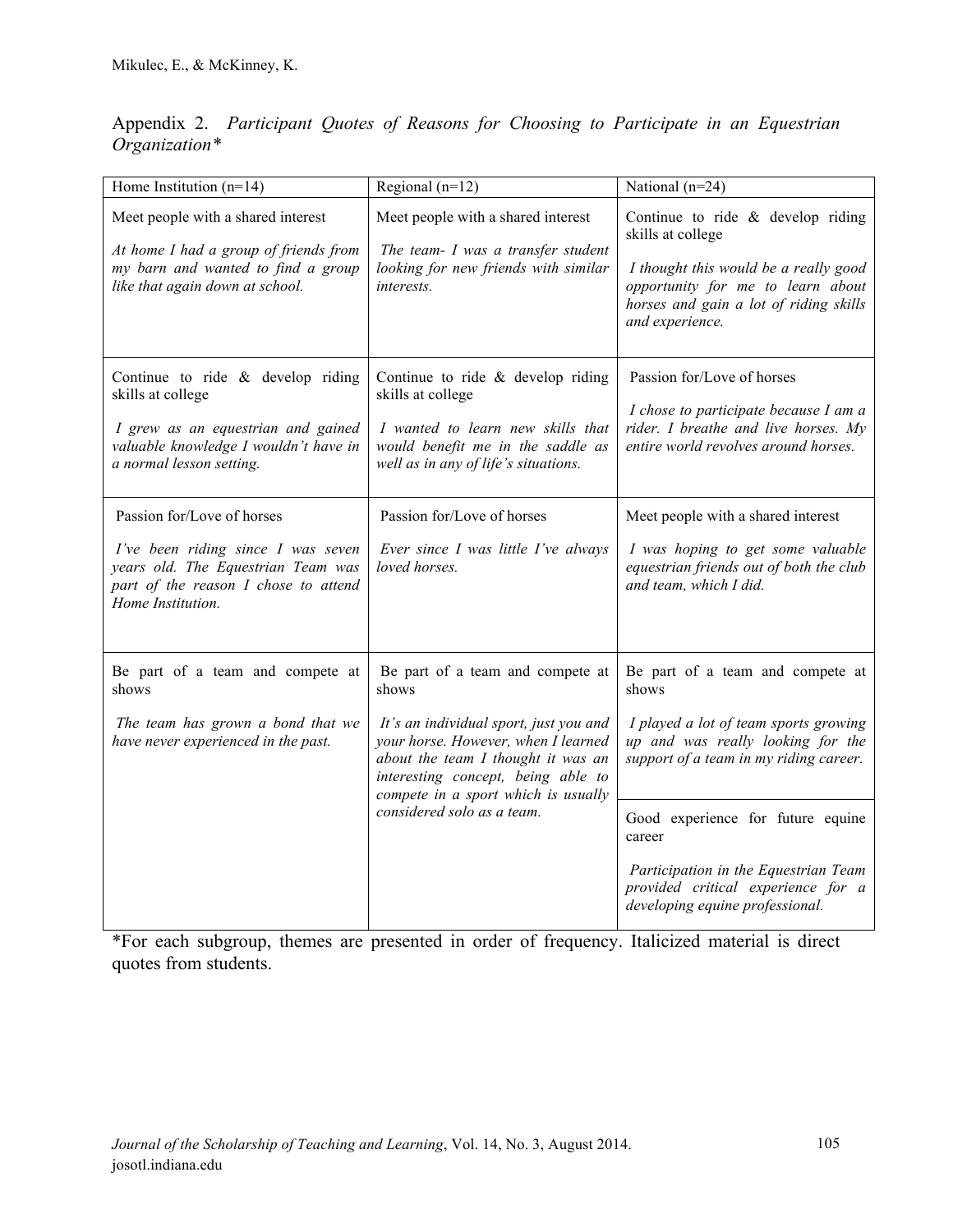| Home Institution $(n=14)$                                                                                                                                                                      | Regional $(n=12)$                                                                                                                                                                                                                                        | National (n=24)                                                                                                                                                                                                   |
|------------------------------------------------------------------------------------------------------------------------------------------------------------------------------------------------|----------------------------------------------------------------------------------------------------------------------------------------------------------------------------------------------------------------------------------------------------------|-------------------------------------------------------------------------------------------------------------------------------------------------------------------------------------------------------------------|
| Grow and develop as a rider<br>It has given me a ton of experience<br>riding horses I'm not familiar<br>withthis helps you as a rider and<br>to become more solid in your<br><i>abilities.</i> | Different skills to prepare for life<br>after college<br>They provide us with a taste of what<br>it might be like after college in<br>which we'll have career objectives<br>on both sides of the fence.                                                  | Work well with different people,<br>develop social and communication<br>skills<br>I learned what it was like to be the<br>leader of a large group of people<br>with the same goals.                               |
| Time management<br>I learned to manage my time better<br>between the barn, work and school.                                                                                                    | Working with others collaboratively<br>It has impacted the way I work with<br>people. You must work together to<br>achieve success and its best to learn<br>from all levels.                                                                             | Develop skills for future career,<br>networking<br>It helps you create networks within<br>the equine industry because you meet<br>a lot of new people that you may not<br>have met otherwise.                     |
| Leadership / Problem-solving Skills<br>I have learned that sometimes<br>unpopular decisions need to be<br>made in order to appeal to the<br>greater good and club as a whole.                  | Responsibility that comes with<br>managing different tasks<br>It has given me more experience<br>handling paperwork, negotiating<br>outside<br>with<br>contracts,<br>and<br>communicating my ideas.                                                      | Be a better student with more<br>personal responsibility<br>and self-<br>discipline; balance<br>It is something athletic and fun to<br>help me stay sane and cope with the<br>stress of the academic environment. |
| Learning to work and communicate<br>with different people<br>As a student it has forced me to<br>work with adults and other students.                                                          | Leadership / Problem-solving skills<br>I think many of the members<br>gravitated towards me and paid<br>attention<br>to<br>$how \quad I$<br>handled<br>situations. That caused me to try to<br>be more professional<br>in<br>my<br>language and actions. | Horse care/management<br>I now see horses as an animal that<br>offers so much more than I thought,<br>whether it be an educational benefit,<br>spiritual or cultural.                                             |

Appendix 3. *Participant Quotes for Perception of Impact of Participation in an Equestrian Organization\** 

\*For each subgroup, themes are presented in order of frequency. Italicized material is direct quotes from students.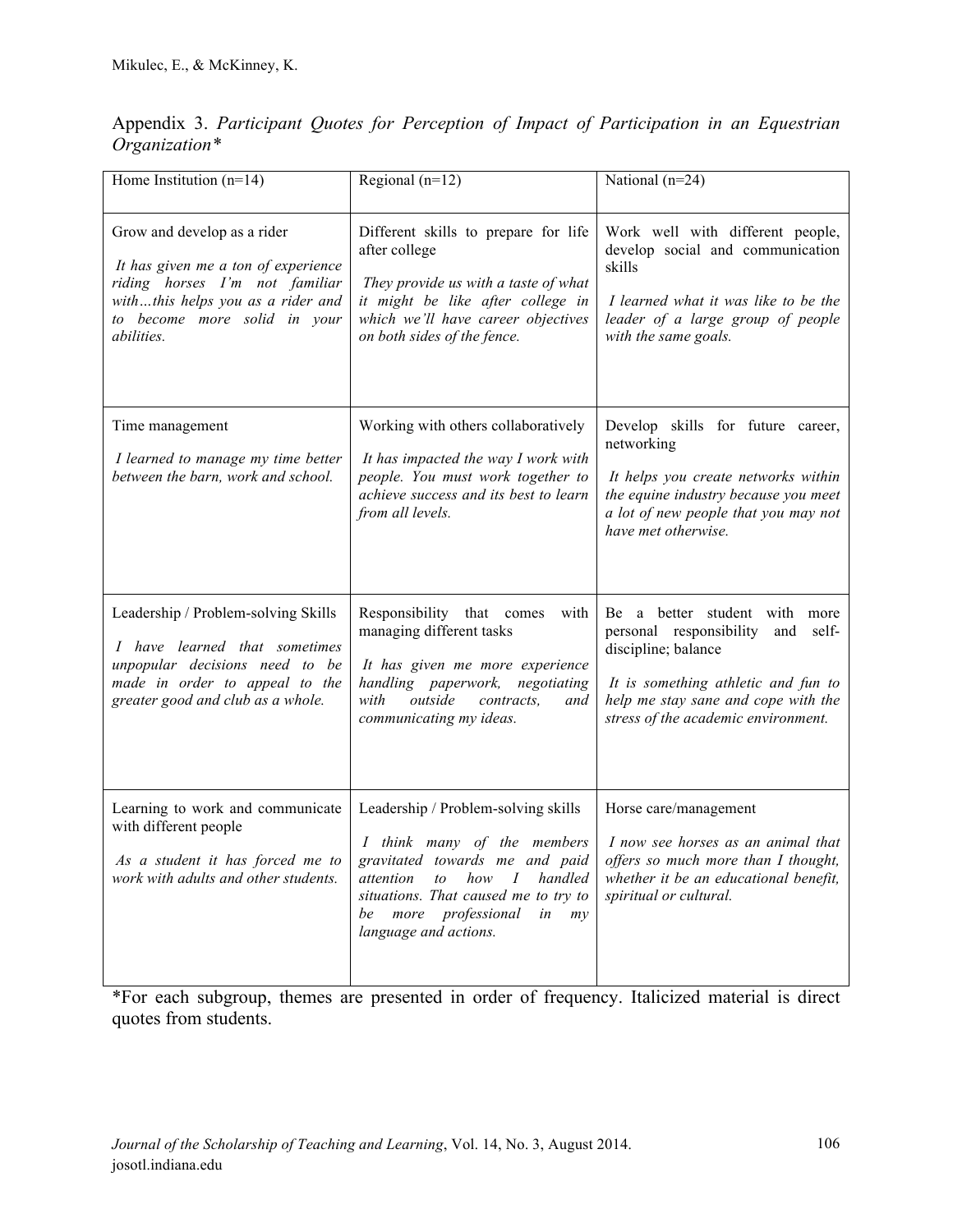#### **References**

Astin, A. W. (1996). Involvement in learning revisited: Lessons we have learned. *Journal of College Student Development, 37*(2), 123-134.

Astin, A. W. (1984). Student involvement: A developmental theory for higher education. *Journal of College Student Personnel*, July, 297-308.

Baker, C. N. (2008). Under-represented college students and extracurricular involvement: the effects of various student organizations on academic performance. *Social Psychological Education, 11*, 273-298. doi:10.1007/s11218-007-9050-y

Bradley, J. Phillipi, R., & Bryant, J. (1992). Minorities benefit from their association with campus recreation programs. *National Intramural-Recreational Sports Journal,* Spring, 46-49.

Bryant, J. A., Banta, T. W., & Bradley, J. L. (1995). Assessment provides insight into the impact and effectiveness of campus recreation programs. *NASPA Journal, 32*(2), 153-160.

Campus Equestrian. (2012). Retrieved from http://www.campusequestrian.com/

Foubert, J. D., & Grainger, L. U. (2006). Effects of involvement in clubs and organizations on the psychosocial development of first-year and senior college students. *NASPA Journal, 43*(1), 166-182.

Glaser, B. G., & Strauss, A. L. (1967). *The discovery of grounded theory; strategies for qualitative research*. Chicago, IL: Aldine Publishing Company.

Haines, D. J. (2001). Undergraduate student benefits from university recreation. *NIRSA Journal, 25*(1), 25-33.

Hall, S. L., Forrester, S., & Borsz, M. (2008). A constructivist case study examining the leadership development of undergraduate students in campus recreational sports. *Journal of College Student Development, 49*(2), 125-140. doi:10.1353/csd.2008.0010

Hall-Yannessa, S. L., & Forrester, S. (2004). Differences in leadership development of club sport officers. *Recreational Sports Journal, 28*(1), 7-18.

Hernandez, K., Hogan, S., Hathaway, C., & Lovell, C. D. (1999). Analysis of the literature on the impact of student involvement on student development and learning: More questions than answers? *NASPA Journal, 36*(3), 184-197.

Huesman, R. Jr., Brown, A. K., Giljae, L., Kellogg, J. P., & Radcliffe, P. (2009). Gym bagsand mortar boards: Is use of campus recreation facilities related to student success? *Journal of Student Affairs Research and Practice, 46*(1), 50-71. doi:10.2202/1949-6605.5005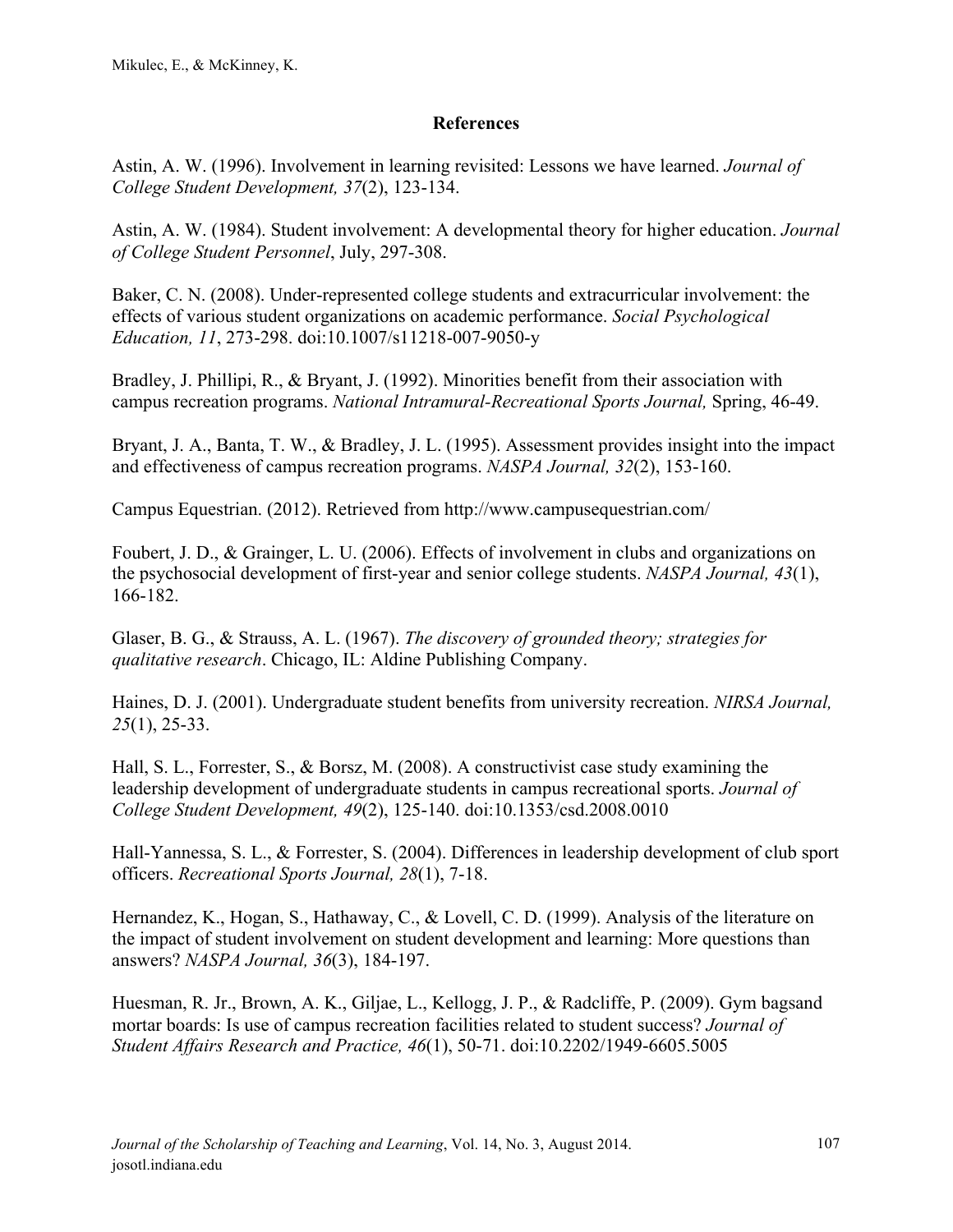Kimbrough, W. M., & Hutcheson, P. A. (1998). The impact of membership in black Greek-letter organizations on black students' involvement in collegiate activities and their development of leadership skills. *Journal of Negro Education, 67*, 63-74. doi:10.2307/2668220

Kuh, G. D. (1995). The other curriculum: Out of class experiences associated with student learning and personal development. *Journal of Higher Education, 66*(2), 123-155. doi:10.2307/2943909

Kuh, G. D., & Lund, J. P. (1994). What students gain from participating in student government. In M. C. Terrell and M. J. Cuyjet (Eds.), *New directions for student services: No. 66. Developing student government leadership* (pp. 5-17). San Francisco, CA: Jossey- Bass.

Long, L. D. (2012). Unchallenged, Professed Core Values: Do Undergraduate Fraternity/Sorority Members Actually Benefit in the Areas of Scholarship, Leadership, Service, and Friendship?, *The College Student Affairs Journal, 31*(2), 15-30.

McCluskey-Titus, P. (2003). Assessing what students learn from involvement in campus activities. Campus Activities Programming, March, 49-52.

McKinney, K. & Mikulec, E. Perceived Learning Outcomes from Participation in a Registered Student Organization Sport Club. Paper presented at the annual meeting of the International Society for the Scholarship of Teaching and Learning, Hamilton, Canada, October 2012.

Miles, J. M. (2011). Reflections of student government association leaders: Implications for advisors. *College Student Journal, 45*(2), 324-332.

Pascarella, E. T., Flowers, L., & Whitt, E. (2009) Cognitive effects of Greek affiliation in college: Additional evidence. *Journal of Student Affairs Research and Practice, 46*(3), 447-468. doi:10.2202/1949-6605.5020

Patton, L. D., Bridges, B. K., & Flowers, L. A. (2011). Effects of Greek Affiliation on African American Students' Engagement: Difference by College Racial Composition. *The College Student Affairs Journal, 30*(2), 113-123.

Patton, M. Q. (2002). *Qualitative research and evaluation methods*. Thousand Oaks, CA: Sage.

Pike, G. R. (2000). The influence of fraternity or sorority membership on students' college experiences and cognitive development. Research in Higher Education, 41, 117-139. doi:10.1023/A:1007046513949

Rishe, P. J. (2003). A reexamination of how athletic success impacts graduation rates: Comparing student-athletes to all other undergraduates. *The American Journal of Economics and Sociology, 62*, 407-427. doi:10.1111/1536-7150.t01-2-00006

Strauss, A. L., & Corbin, J. M. (1998). *Basics of qualitative research : techniques and procedures for developing grounded theory*. Thousand Oaks, CA: Sage Publications, Inc.